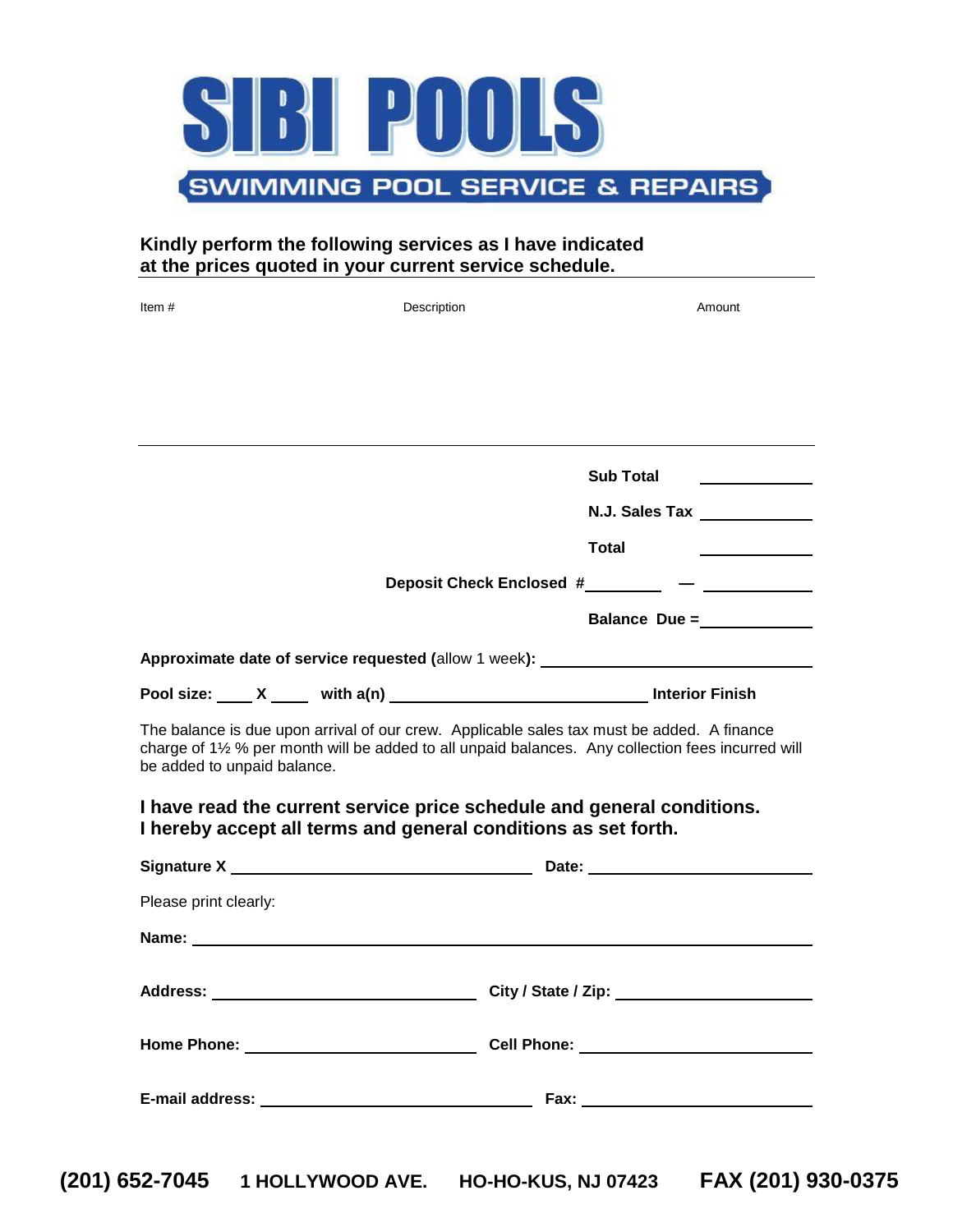## **GENERAL CONDITIONS:**

- **1. Owner is to provide immediate access to the site. There will be a minimum service charge if service men arrive and cannot gain access, necessitating rescheduling.**
- **2. Owner is responsible for disposing of any debris.**
- **3. Owner is responsible for any permits required to drain pool and for any penalties incurred by draining without proper permit if required.**
- **4. Sibi Pools cannot be held responsible for any movement of the pool when either full or empty, due to hydrostatic condition or compaction of the soil.**
- **5. Due to various conditions (age, make, quality, etc.) of pool covers, Sibi Pools cannot be held responsible for any damage incurred during normal installation or removal procedure.**
- **6. Major repairs to pool equipment are separate from this contract.**
- **7. Owner is to provide all pool chemicals, pool water, cleaning water, and electricity to Sibi Pools.**
- **8. A deposit of \$200.00 must accompany the signed contract. Balance due to be paid on completion of agreed work. No work will be scheduled without a signed agreement. Sibi Pools cannot be held responsible for delays due to weather or other reasons beyond our control.**
- **9. All new and delinquent accounts must pay with credit card only. Kindly fill out credit card information form, and return with contract. All others may pay with credit card for convenience.**
- **10. Prices are subject to change without notice.**

**ALL WORK IS SCHEDULED ON A FIRST COME, FIRST SERVED BASIS.**

**SIBI POOLS • DIVISION OF ROBERT T. SIBI CO., INC.** New Jersey Home Improvement Contractor # 13VH00846800 **[sales@sibipools.com](mailto:sales@sibipools.com) ● [www.sibipools.com](http://www.sibipools.com/)**